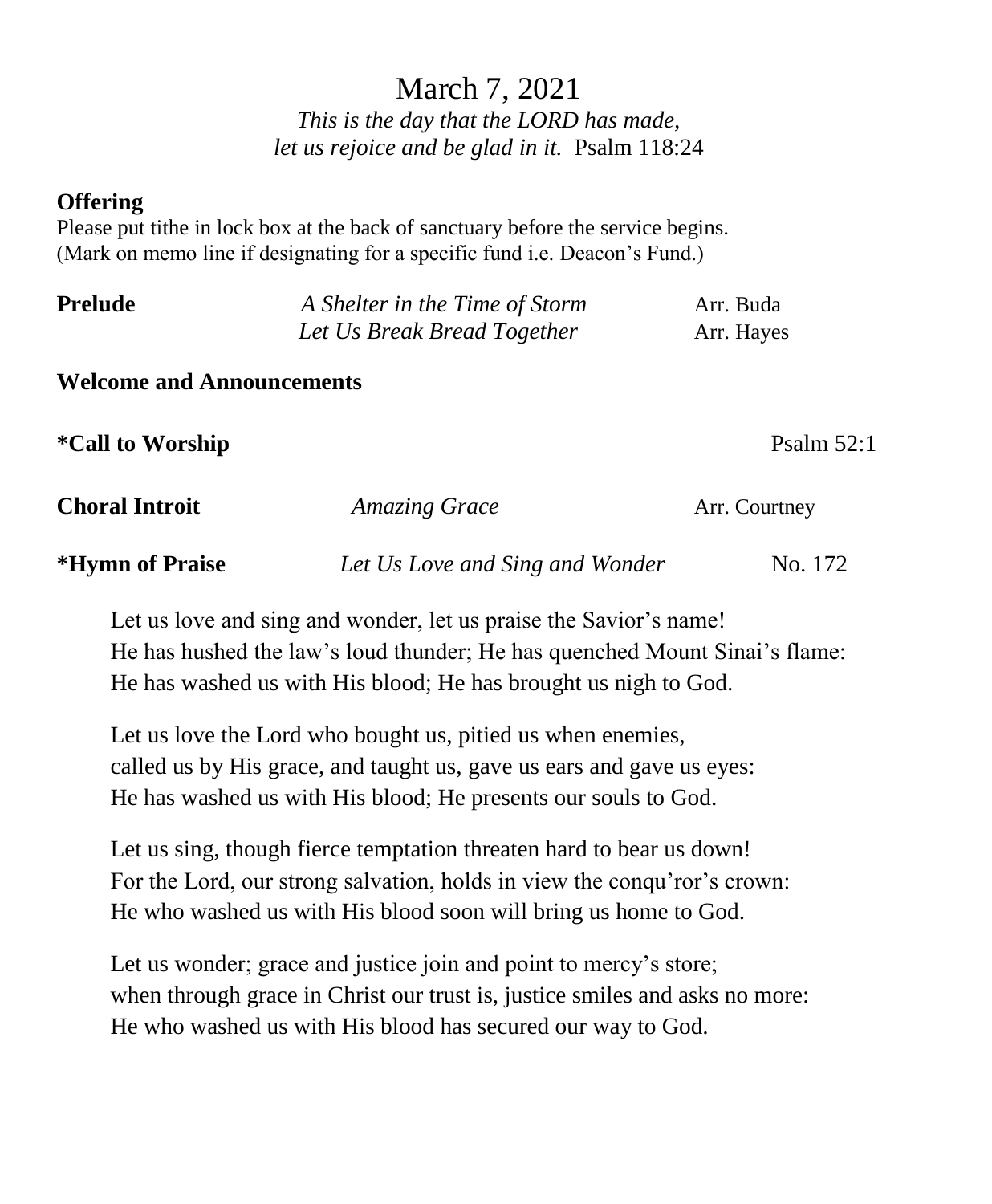Let us praise and join the chorus of the saints enthroned on high; here they trusted Him before us, now their praises fill the sky. "You have washed us with Your blood; You are worthy, Lamb of God!"

#### Hymns from *Trinity Hymnal* used by permission of Great Commission Publications.

### **\*Prayer of Invocation**

#### **Scripture Reading Exodus** 15:22-27

#### **Prayer of Confession**

O Lord our God, there are varieties of gifts, but the same Spirit. There are varieties of service, but the same Lord. We read of the gifts and we desire them. But we so often fail to recognize that the gifts are for service, not for self-aggrandizement. Whatever gifts we have, let us use them for service, for the building up of the body. Let us not hide them under a basket, but rather put them to use for the good of the body of Christ. Let us not consider the greatness or the smallness of our gifts, but only their service to the body. We pray in Jesus' name. Amen.

### Assurance of Pardoning Grace **Property** Psalm 52:8-9

**<sup>8</sup>** But I am like an olive tree flourishing in the house of God; I trust in God's unfailing love for ever and ever. **<sup>9</sup>** I will praise you forever for what you have done, in your name is good. I will praise you in the presence of your saints.

#### \***Hymn of Thanksgiving** *Jesus Love Me, This I Know* No. 189

Jesus love me, this I know, for the Bible tells me so; little ones to Him belong, they are weak but He is strong.

#### Chorus:

Yes, Jesus loves me! Yes, Jesus loves me! Yes, Jesus loves me! The Bible tells me so. Jesus loves me, He who died, heaven's gates to open wide; He will wash away my sin, let His little child come in. (Chorus)

Jesus loves me, loves me still, though I'm very weak and ill; from His shining throne on high comes to watch me where I lie. (Chorus)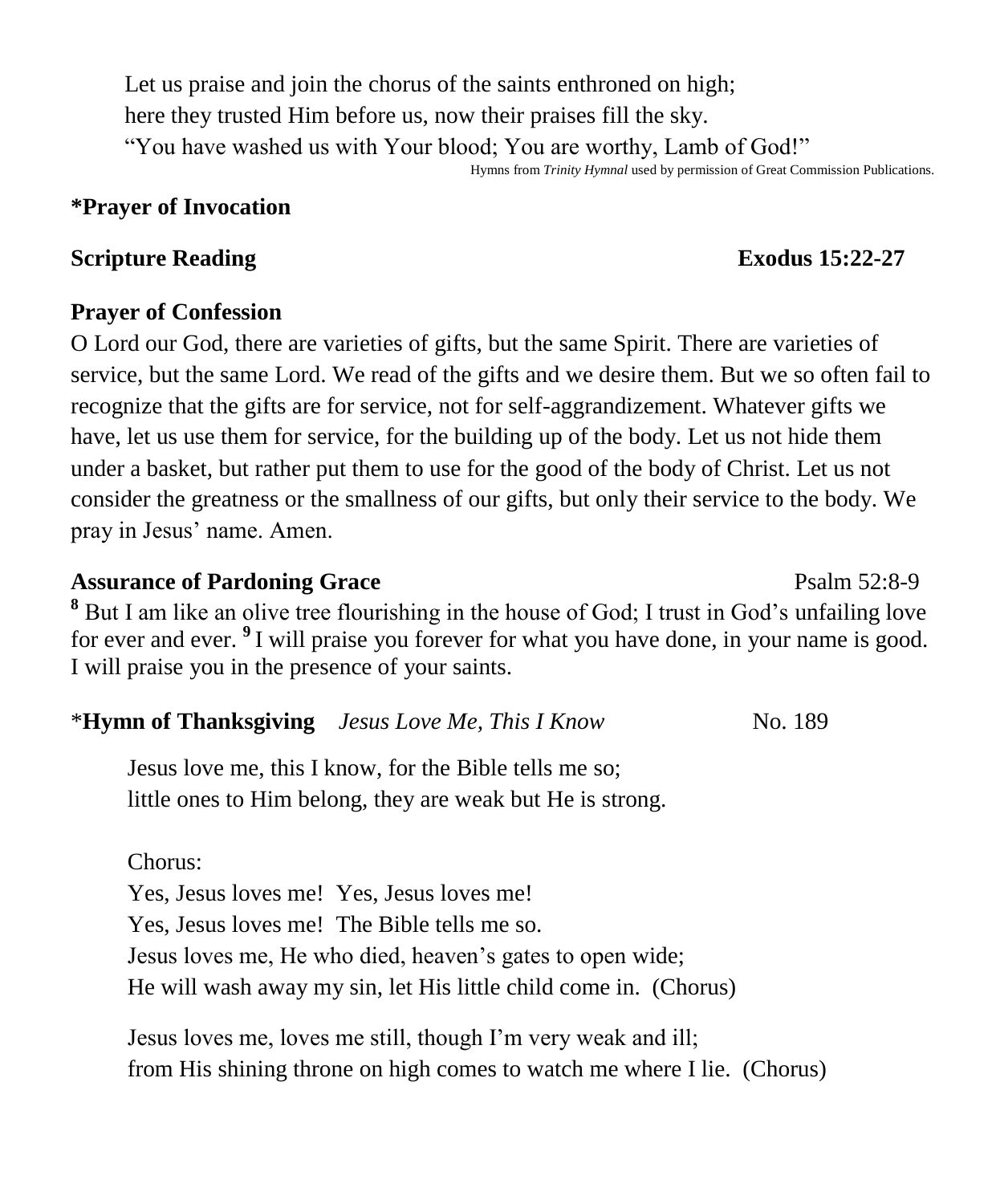Jesus loves me, He will stay close beside me all the way: if I love Him, when I die, He will take me home on high. (Chorus) Hymns from *Trinity Hymnal* used by permission of Great Commission Publications.

#### **Westminster Confession of Faith 8.2**

The Son of God, the second person in the Trinity, being very and eternal God, of one substance and equal with the Father, did, when the fullness of time was come, take upon him man's nature, with all the essential properties, and common infirmities thereof, yet without sin; being conceived by the power of the Holy Ghost, in the womb of the virgin Mary, of her substance. So that two whole, perfect, and distinct natures, the Godhead and the manhood, were inseparably joined together in one person, without conversion, composition, or confusion. Which person is very God, and very man, yet one Christ, the only Mediator between God and man.

#### **Prayer of Intercession**

| <i><b>*Hymn of Preparation</b></i> | Man of Sorrows! What a Name                                                                                                     | No. 246 |
|------------------------------------|---------------------------------------------------------------------------------------------------------------------------------|---------|
|                                    | Man of Sorrows! What a name for the Son of God, who came<br>ruined sinners to reclaim; Hallelujah! what a Savior!               |         |
|                                    | Bearing shame and scoffing rude, in my place condemned He stood,<br>sealed my pardon with His blood: Hallelujah! what a Savior! |         |
|                                    | Guilty, vile, and helpless, we; spotless Lamb of God was He;<br>full atonement! Can it be? Hallelujah! what a Savior!           |         |
|                                    | Lifted up was He to die, "It is finished!" was His cry;                                                                         |         |

When He comes, our glorious King, all His ransomed home to bring,

now in heav'n exalted high: Hallelujah! what a Savior!

then anew this song we'll sing: Hallelujah! what a Savior! Hymns from *Trinity Hymnal* used by permission of Great Commission Publications.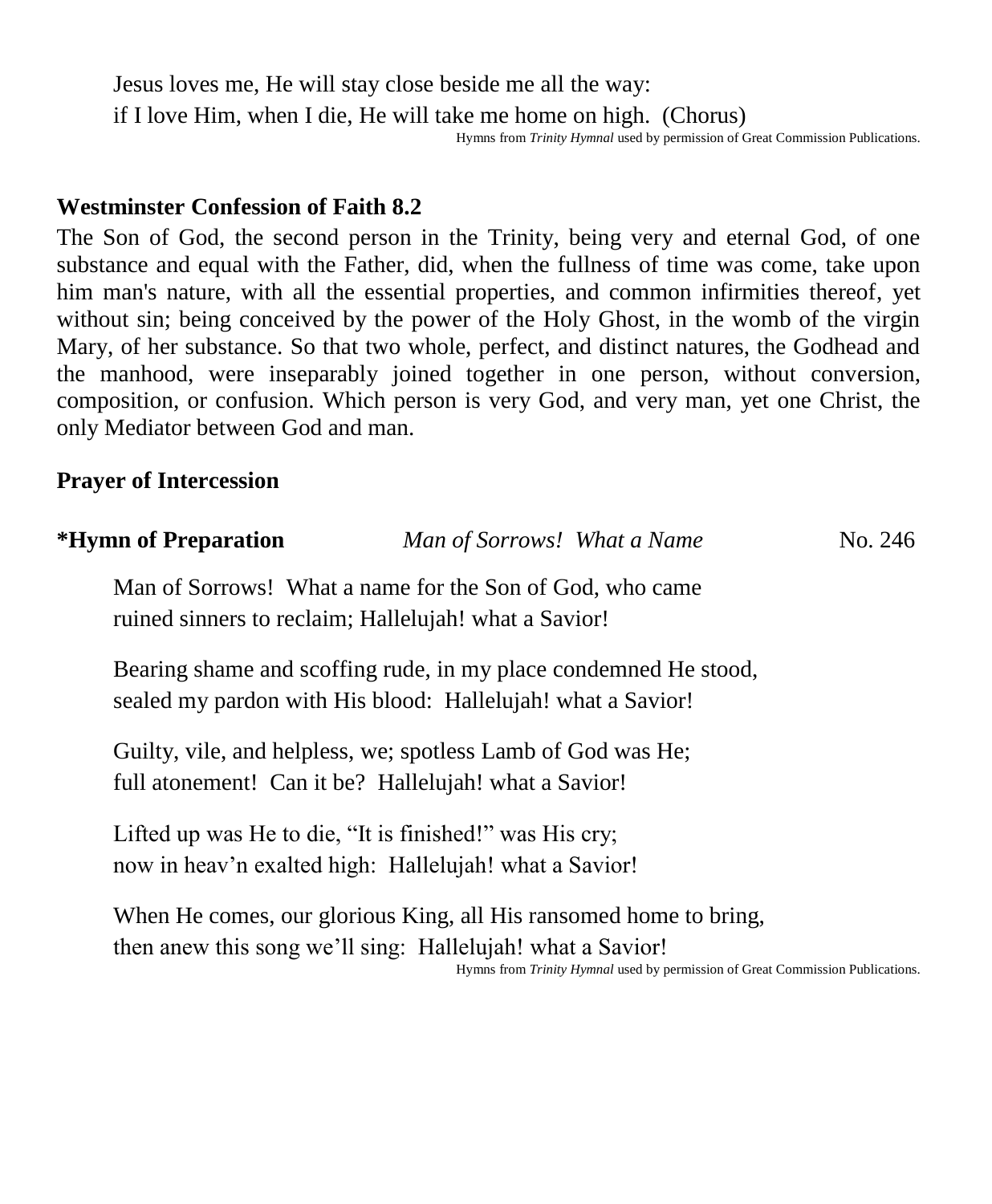1. Anatomy of a Pharisee

2. How to Become One

3. How Not to Become One

Questions:

- 1. In the eyes of the world, how great a sin is the sin of hypocrisy? How well is the world doing in combatting this sin?
- 2. What was the Pharisees chief end? How well did the do at achieving these ends?
- 3. How do you become a Pharisee?
- 4. What measures can you take, today, not to become a Pharisee?

## **The Lord's Supper**

*Sursum Corda*

Leader: Lift up your hearts!

## People: **We lift them up to the Lord!**

Music : Selections from Hymnal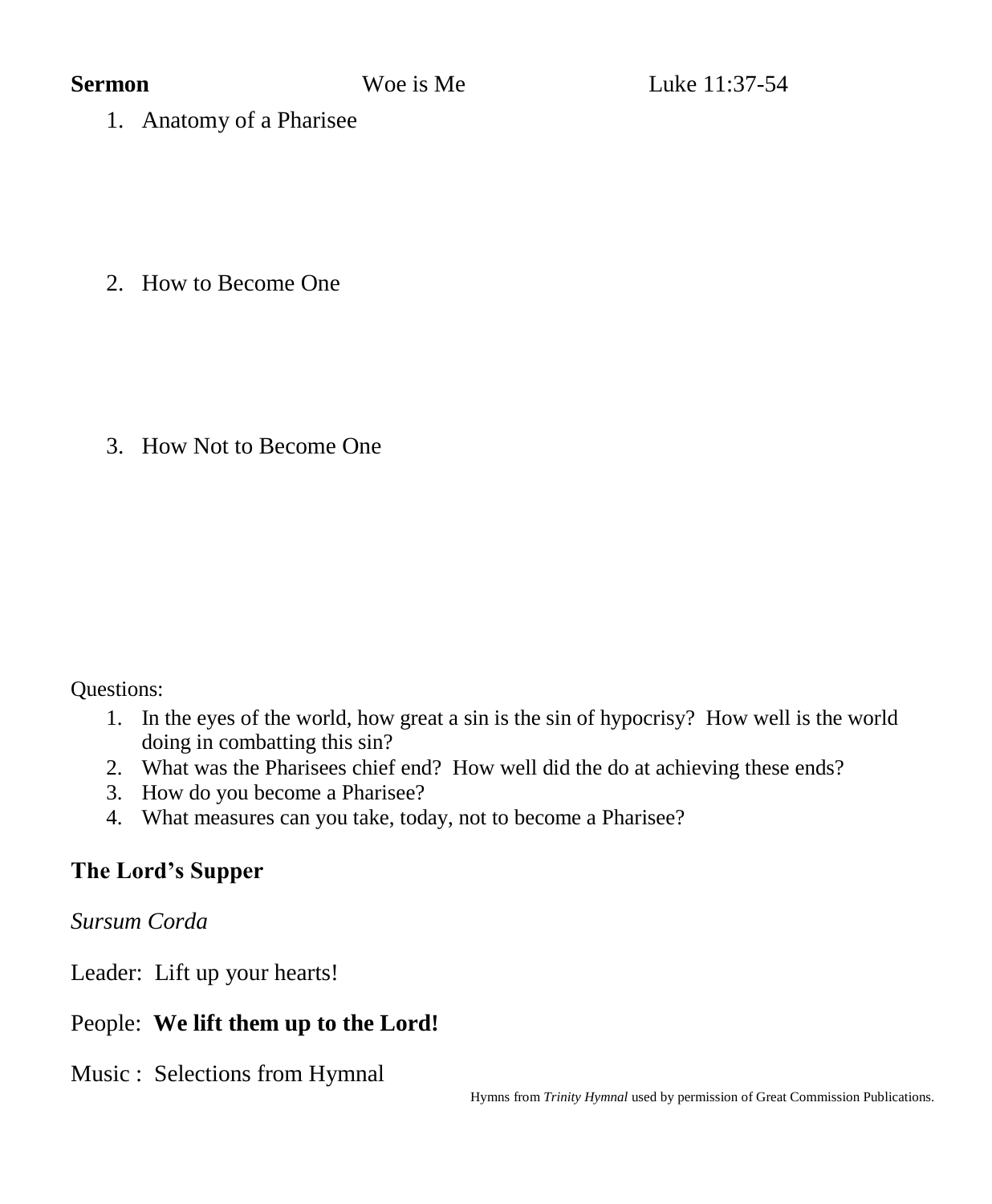Break Thou the bread of life, dear Lord, to me, as Thou didst break the loaves beside the sea; throughout the sacred page I seek Thee, Lord, my spirit pants for Thee, O Living Word.

Bless Thou the truth, dear Lord, to me, to me, as Thou didst bless the bread by Galilee; then shall all bondage cease, all fetters fall; and I shall find my peace, my All in all.

Thou art the Bread of Life, O Lord, to me, Thy holy Word the truth that saveth me; give me to eat and live with Thee above; teach me to love Thy truth, for Thou art love.

O send Thy Spirit, Lord, now unto me; that He may touch mine eyes and make me see: show me the truth concealed within Thy Word, and in Thy Book revealed I see the Lord.

Hymns from *Trinity Hymnal* used by permission of Great Commission Publications.

#### **\*Benediction**

#### **\*Gloria Patri** No. 735

Glory be to the Father, and to the Son, and to the Holy Ghost; as it was in the beginning, is now, and ever shall be, world without end. Amen, amen.

Hymns from *Trinity Hymnal* used by permission of Great Commission Publications.

**\*Postlude** *Praise the Savior, Ye Who Know Him* Arr. Innes

**\* Congregation:** Please stand as able.

**\* \* \* \* \* \* \* \***

**Piano/Organ** Sandy Schoon **Sandy Schoon Intercessory Prayer** Nelson Schoon **Choral Ensemble**

Valerie Lash, Becky Schoon, Ben Armstrong, Craig Curtis, Chris Erickson, Nelson Schoon, Jeff Wiseman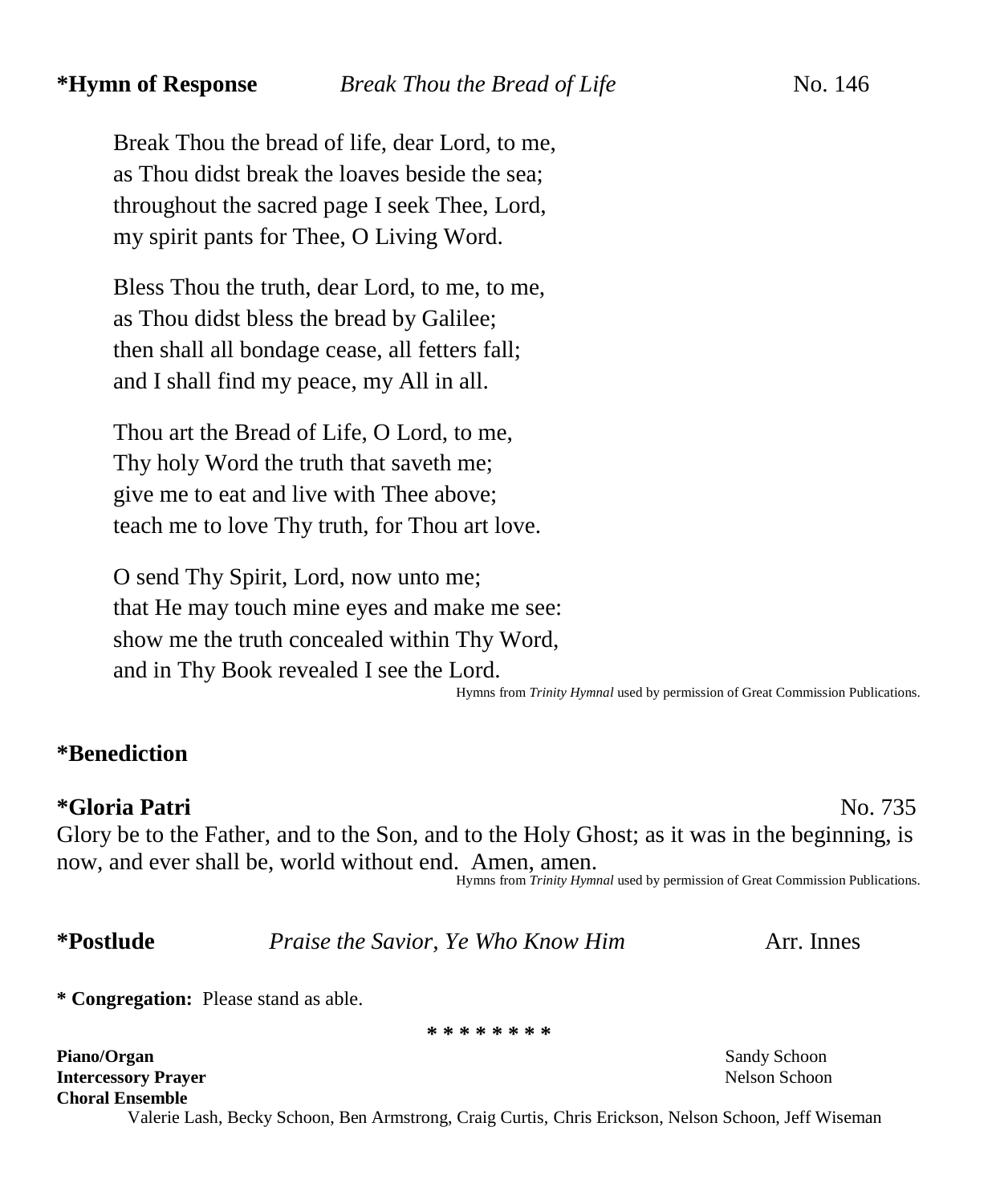## **Weekly Calendar**

| DATE             | TIME      | EVENT                                                                          |
|------------------|-----------|--------------------------------------------------------------------------------|
| <b>SUN 3/7</b>   | 9:00 AM   | <b>Opening Exercises &amp; Sunday School</b><br>(New Members & Kingdom of God) |
|                  | 10:30 AM  | <b>Worship Service</b><br>(available YouTube & Facebook)                       |
|                  | 12:00 PM  | <b>Youth Group</b><br>(Gretzinger House)                                       |
| <b>MON 3/8</b>   | 6:30 PM   | <b>Hrivnak-Lindborg Care Group</b><br>(Meets on Zoom)                          |
| <b>WED 3/10</b>  | $9:30$ AM | <b>Women's Morning Study</b><br>(Meets at Church)                              |
| <b>THUR 3/11</b> | $6:00$ AM | <b>Women's Evening Study</b><br>(Meets at Church)                              |
| <b>SUN 3/14</b>  | 9:00 AM   | <b>Opening Exercises &amp; Sunday School</b><br>(New Members & Kingdom of God) |
|                  | 10:30 AM  | <b>Worship Service</b><br>(available YouTube & Facebook)                       |

#### **Serving the Lord**

|                          | 3/7       | o<br>3/14           | 3/21       | 3/28      |
|--------------------------|-----------|---------------------|------------|-----------|
|                          |           |                     |            |           |
| <b>AM Nursery</b>        | Lorrie    | Kathleen            | Yon        | Cordie    |
| <b>Greeters</b>          | N/A       | N/A                 | N/A        | N/A       |
| <b>Treats</b>            | N/A       | N/A                 | N/A        | N/A       |
| Serve/Cleanup            | N/A       | N/A                 | N/A        | N/A       |
| <b>Audio</b>             | J. Martin | <b>B.</b> Armstrong | B. Schoon  | J. Martin |
| <b>Elder of the Week</b> | Nelson    | Lindborg            | Gretzinger | Hrivnak   |
| Deacon of the            | Jason     | Jim                 | Matt       | Jason     |
| Week                     |           |                     |            |           |